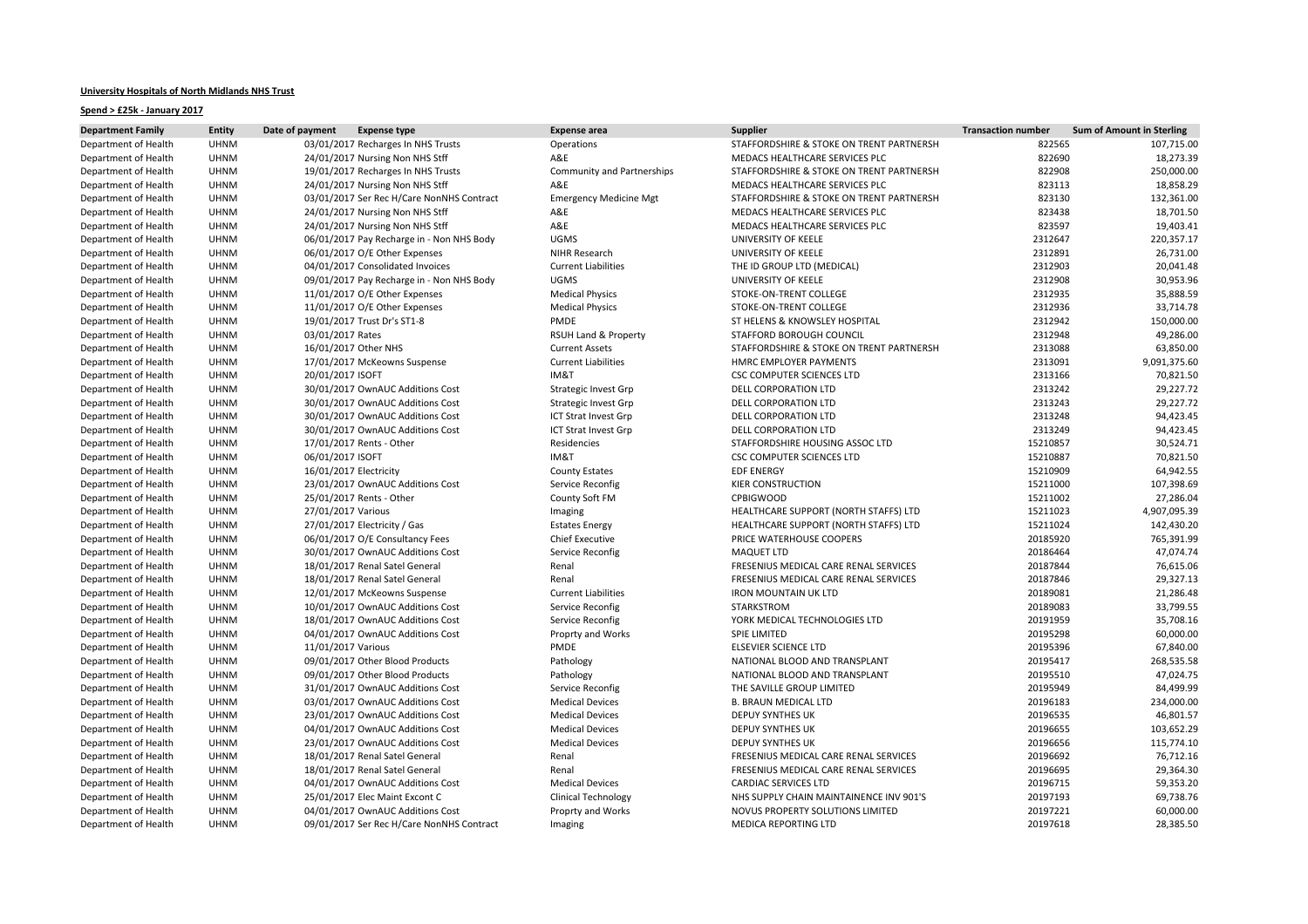Department of HealthDepartment of HealthDepartment of HealthDepartment of HealthDepartment of HealthDepartment of HealthDepartment of HealthDepartment of HealthDepartment of HealthDepartment of HealthDepartment of HealthDepartment of HealthDepartment of HealthDepartment of HealthDepartment of HealthDepartment of HealthDepartment of HealthDepartment of HealthDepartment of HealthDepartment of HealthDepartment of HealthDepartment of HealthDepartment of HealthDepartment of HealthDepartment of HealthDepartment of HealthDepartment of HealthDepartment of HealthDepartment of HealthDepartment of HealthDepartment of HealthDepartment of HealthDepartment of HealthDepartment of HealthDepartment of HealthDepartment of HealthDepartment of HealthDepartment of HealthDepartment of HealthDepartment of HealthDepartment of HealthDepartment of HealthDepartment of HealthDepartment of HealthDepartment of HealthDepartment of HealthDepartment of HealthDepartment of HealthDepartment of HealthDepartment of HealthDepartment of HealthDepartment of HealthDepartment of HealthDepartment of HealthDepartment of Health UHNM

UHNM

UHNM

UHNM

UHNM

UHNM

UHNM

UHNM

UHNM

UHNM

UHNM

UHNM

UHNM

UHNM

UHNM

UHNM

UHNM

UHNM

UHNM

UHNM

UHNM

UHNM

UHNM

UHNM

UHNM

UHNM

UHNM

UHNM

UHNM

UHNM

UHNM

UHNM

UHNM

UHNM

UHNM

UHNM

UHNM

UHNM

UHNM

UHNM

UHNM

UHNM

UHNM

UHNM

UHNM

UHNM

UHNM

UHNM

UHNM

UHNM

UHNM

UHNM

UHNM

UHNM

UHNM

| M      | 04/01/2017 OwnAUC Additions Cost          | Service Reconfig                      | INTERSERVE ENGINEERING SERVICES LTD      | 20197788 | 63,269.98    |
|--------|-------------------------------------------|---------------------------------------|------------------------------------------|----------|--------------|
| M      | 04/01/2017 EPS Consumables                | Cardiology                            | JOHNSON & JOHNSON MEDICAL                | 20197947 | 25,212.00    |
| M      | 04/01/2017 M&S Maint Contracts            | <b>Medical Physics</b>                | VARIAN MEDICAL SYSTEMS UK LTD.           | 20198017 | 67,352.54    |
| М      | 09/01/2017 Occupational Health services   | <b>Human Resources</b>                | TEAM PREVENT UK LIMITED                  | 20198065 | 52,904.30    |
| M      | 05/01/2017 P/A Other Prosthesis           | Orthopaedics                          | STYKER HOWMEDICA OSTEONICS               | 20198296 | 49,475.94    |
| M      | 11/01/2017 OwnAUC Additions Cost          | Service Reconfig                      | PORTAKABIN LTD                           | 20198503 | 79,911.60    |
| М      | 18/01/2017 OwnAUC Additions Cost          | <b>Medical Devices</b>                | <b>DEPUY SYNTHES UK</b>                  | 20198512 | 80,757.09    |
| М      | 09/01/2017 OwnAUC Additions Cost          | Service Reconfig                      | PHILIPS HEALTHCARE                       | 20198568 | 99,600.00    |
| М      | 16/01/2017 Drugs - Factor 8/9             | Pathology                             | HEALTHCARE AT HOME LTD                   | 20198599 | 64,747.50    |
| M      |                                           | <b>Current Liabilities</b>            |                                          | 20198601 | 147,470.02   |
|        | 04/01/2017 Runcorn Stores Issues          |                                       | NHS SUPPLY CHAIN (STOCK INV 101'S)       |          |              |
| М      | 11/01/2017 OE Car Parking Management Fee  | <b>General Services</b>               | APCOA FACILITIES MANAGEMENT(UK) LTD      | 20199243 | 55,385.00    |
| М      | 09/01/2017 Lease of Building              | Transitional M&O                      | PORTAKABIN LTD                           | 20199299 | 718,489.10   |
| M      | 06/01/2017 Electronics/White Goods Scheme | <b>Current Liabilities</b>            | AKIRA FINANCIAL LTD                      | 20199397 | 7,454.57     |
| М      | 05/01/2017 B&L-Nondisp-Rental             | Laundry                               | SYNERGY HEALTH MANAGED SERVICES LTD      | 20199548 | 150,463.25   |
| М      | 11/01/2017 Hire of Vans                   | Transport                             | A.B.C. COACHES (2002) LTD                | 20199613 | 23,525.00    |
| M      | 11/01/2017 Int-Travel & Subs              | Divisional Management                 | A.B.C. COACHES (2002) LTD                | 20199614 | 24,530.00    |
| М      | 20/01/2017 O/E Other Expenses             | Orthopaedics                          | SHS PARTNERS SURGICAL LTD                | 20199630 | 28,686.60    |
| М      | 18/01/2017 Auditors Remun-Exfee           | Finance & Information                 | <b>GRANT THORNTON</b>                    | 20199631 | 27,079.20    |
| M      | 06/01/2017 O/E Consultancy Fees           | Chief Executive                       | PRICE WATERHOUSE COOPERS                 | 20199787 | 189,924.00   |
| M      | 06/01/2017 O/E Consultancy Fees           | <b>Chief Executive</b>                | PRICE WATERHOUSE COOPERS                 | 20199788 | 447,902.66   |
| М      | 09/01/2017 Runcorn Stores Issues          | <b>Current Liabilities</b>            | NHS SUPPLY CHAIN (STOCK INV 101'S)       | 20199851 | 155,682.38   |
| М      | 09/01/2017 Post Frank Mach Chrg           | Post Room                             | PITNEY BOWES PURCHASE POWER              | 20199858 | 56,521.11    |
| М      | 24/01/2017 Ser Rec H/Care NonNHS Contract | Community and Partnerships            | HEALTHCARE AT HOME LTD                   | 20200131 | 155,894.00   |
| М      | 10/01/2017 OwnAUC Additions Cost          | Strategic Invest Grp                  | <b>CDW LIMITED</b>                       | 20200145 | 26,447.47    |
| М      | 13/01/2017 M&S Capd Fluid                 | Renal                                 | BAXTER SHARED SERVICE & COMPETENCIES LTD | 20200245 | 88,303.29    |
| М      | 17/01/2017 OwnAUC Additions Cost          | Service Reconfig                      | <b>DEPUY SYNTHES UK</b>                  | 20200734 | 97,595.22    |
| M      | 18/01/2017 OwnAUC Additions Cost          | Strategic Invest Grp                  | <b>SCC</b>                               | 20200877 | 30,360.00    |
| М      | 18/01/2017 M&S Maint Contracts            | <b>Medical Physics</b>                | VARIAN MEDICAL SYSTEMS UK LTD.           | 20200977 | 33,982.85    |
| М      | 18/01/2017 O/E Consultancy Fees           | Chief Executive                       | ROYAL COLLEGE OF PAEDIATRICS AND CHILD   | 20200993 | 40,778.40    |
| M      | 13/01/2017 Maint Equip & Mats             | Imaging                               | GE MEDICAL SYSTEMS LTD                   | 20201116 | 45,000.60    |
| М      | 18/01/2017 Jourals&Publications           | PMDE                                  | <b>EBSCO INFORMATION SERVICE</b>         | 20201150 | 25,422.15    |
| M      | 25/01/2017 O/E Course&Conf Fees           | Theatres                              | STAFFORDSHIRE UNIVERSITY                 | 20201174 | 99,000.00    |
| M      | 16/01/2017 Rates                          | RSUH Land & Property                  | STOKE ON TRENT CITY COUNCIL              | 20201586 | 248,308.00   |
|        | 17/01/2017 Runcorn Stores Issues          | <b>Current Liabilities</b>            | NHS SUPPLY CHAIN (STOCK INV 101'S)       | 20201701 | 237,860.53   |
| М<br>M |                                           |                                       |                                          | 20202084 |              |
|        | 17/01/2017 CNST NSHLA Memshp              | Finance & Information                 | NHS LITIGATION AUTHORITY                 |          | 1,572,457.00 |
| M      | 17/01/2017 3rdPartyNHSLA                  | Finance & Information                 | NHS LITIGATION AUTHORITY                 | 20202086 | 35,995.00    |
| М      | 18/01/2017 OwnAUC Additions Cost          | <b>Medical Devices</b>                | DELTA SURGICAL LTD                       | 20202136 | 35,539.56    |
| М      | 25/01/2017 Pay Recharge in - Non NHS Body | <b>UGMS</b>                           | UNIVERSITY OF KEELE                      | 20202236 | 81,017.76    |
| M      | 25/01/2017 Pay Recharge in - Non NHS Body | <b>UGMS</b>                           | UNIVERSITY OF KEELE                      | 20202238 | 78,801.57    |
| М      | 23/01/2017 Drugs - Factor 8/9             | Pathology                             | BAXALTA (UK) LTD                         | 20202430 | 46,200.00    |
| M      | 23/01/2017 B&L Non Disposable             | County Soft FM                        | BERENDSEN UK LTD                         | 20202437 | 34,352.26    |
| М      | 20/01/2017 Removal Expenses               | Imaging                               | <b>IRON MOUNTAIN UK LTD</b>              | 20202599 | 20,974.90    |
| М      | 20/01/2017 Voucher Charges                | Finance & Information                 | SODEXO MOTIVATION SOLUTIONS              | 20202650 | 68,485.34    |
| М      | 26/01/2017 Elec Maint Excont C            | <b>Clinical Technology</b>            | NHS SUPPLY CHAIN MAINTAINENCE INV 901'S  | 20202793 | 184,146.89   |
| M      | 23/01/2017 Non-Pay                        | <b>Balance Sheet Charitable Funds</b> | UNIVERSITY OF KEELE                      | 20203027 | 68,000.00    |
| М      | 23/01/2017 Runcorn Stores Issues          | <b>Current Liabilities</b>            | NHS SUPPLY CHAIN (STOCK INV 101'S)       | 20203058 | 236,955.76   |
| М      | 24/01/2017 OwnAUC Additions Cost          | Service Reconfig                      | <b>KIER CONSTRUCTION</b>                 | 20203092 | 631,572.60   |
| M      | 24/01/2017 OwnAUC Additions Cost          | Service Reconfig                      | <b>KIER CONSTRUCTION</b>                 | 20203099 | 248,655.66   |
| M      | 31/01/2017 O/E Other Expenses             | Orthopaedics                          | SHS PARTNERS SURGICAL LTD                | 20204010 | 41,178.60    |
| M      | 31/01/2017 O/E Other Expenses             | Orthopaedics                          | SHS PARTNERS SURGICAL LTD                | 20204012 | 34,801.20    |
| M      | 31/01/2017 OwnAUC Additions Cost          | Service Reconfig                      | INTERSERVE ENGINEERING SERVICES LTD      | 20204162 | 44,470.31    |
| M      | 25/01/2017 OwnAUC Additions Cost          | Service Reconfig                      | TREND CONTROL SYSTEMS LTD                | 20204243 | 43,516.46    |
| М      | 31/01/2017 OwnAUC Additions Cost          | Service Reconfig                      | SIEMENS HEALTHCARE                       | 20204417 | 90,797.88    |
| М      | 30/01/2017 OwnAUC Additions Cost          | Service Reconfig                      | TREND CONTROL SYSTEMS LTD                | 20204829 | 77,863.33    |
| M      | 30/01/2017 Runcorn Stores Issues          | <b>Current Liabilities</b>            | NHS SUPPLY CHAIN (STOCK INV 101'S)       | 20204870 | 225,987.85   |
|        |                                           |                                       |                                          |          |              |